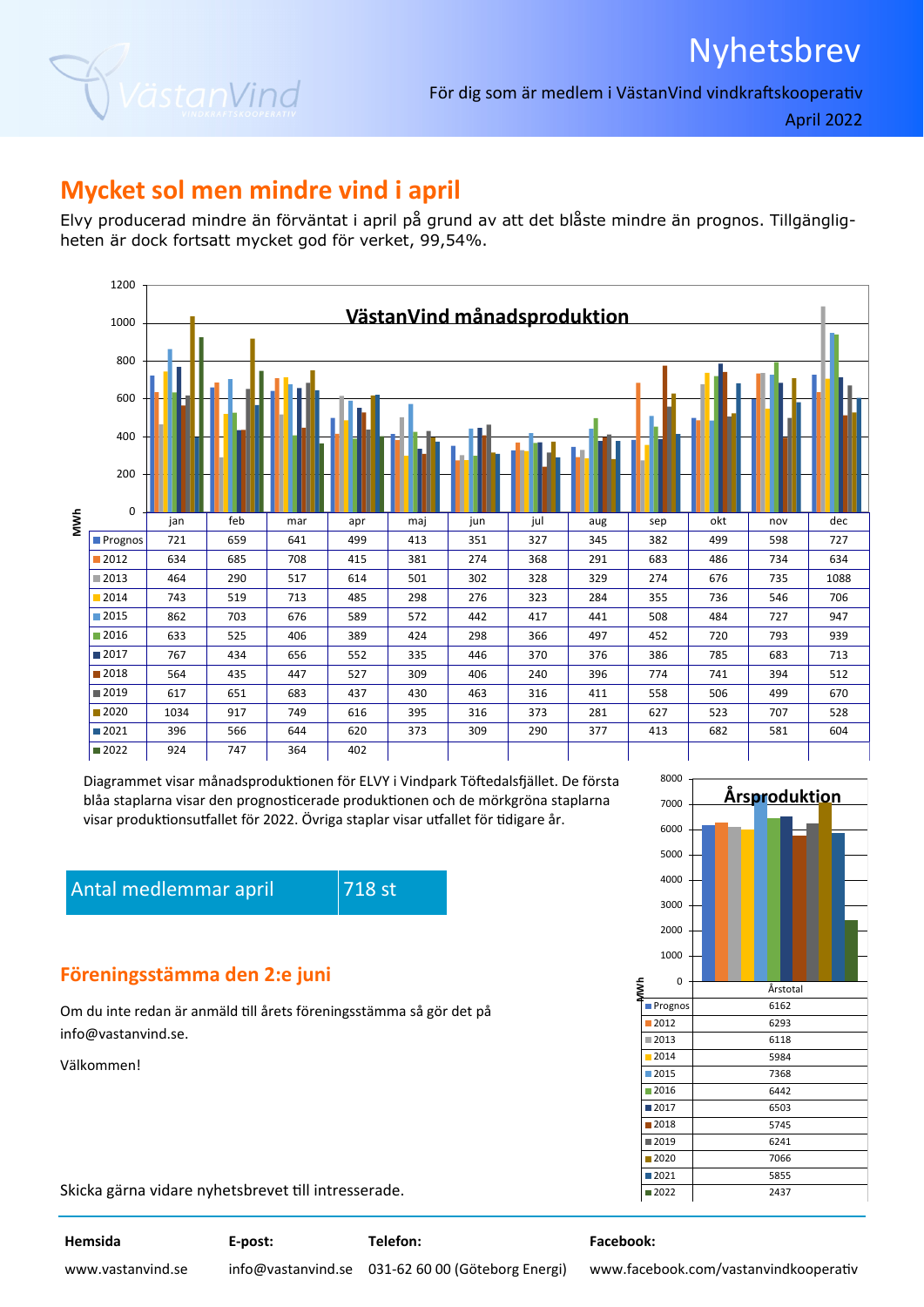

April 2022

Nyhetsbrev

# **Tankar från styrelsen**

Hej!

Som ni har förstått i tidigare utskick så har läget på elmarknaden i Sverige förändrats väsentligt det senaste året där priserna för el nu varierar mycket mer mellan olika timmar och dagar. Detta gör att skillnaden för priset på elen när vi producerar el och när vi medlemmar använder elen också varierar väldigt mycket, från att vara lika stor som tidigare år till att bli väldigt stor vid vissa tillfällen. Detta medför att föreningen får ökade kostnader för andelselen och är en av anledningarna till att vi behövde höja elpriset tidigare i år.

Vidare så har föreningen fått många nya medlemmar och detta är styrelsen mycket glada över. Dock innebär detta en ny risk för föreningen och det är att de kan bli månader när Elvys produktion inte räcker till för medlemmarnas konsumtion och vi behöver då köpa in extra el. Detta innebär aƩ vissa månader får föreningen extra kostnader.

Styrelsen har jobbat med hur föreningen ska kunna hantera det förändrade prisläget samt risken för att inte ha tillräckligt med el till alla medlemmar under vissa månader. Styrelsen har undersökt vilka alternativ som finns för prissättning av andelselen i föreningen. Idag har vi ett fast pris på 28 öre/kWh exklusive moms (I elområde 4 är priset 41 öre/kWh exklusive moms.). Det enda alterna‐ tiv som styrelsen ser i dagsläget för föreningen är att fortsätta med ett fast pris, men att priset kommer att utvärderas mer kontinuerligt för att snabbare kunna ändras om så behövs. Det innebär att elpriset kan komma att både höjas och sänkas i framtiden och att prisändringar kommer att ske oftare. Utgångspunkten är ett nollsummespel avseende andelselen där föreningen inte ska gå med vinst, men inte heller med förlust.

Styrelsen kommer att berätta mer om detta på stämman den 2:e juni.

Vänliga hälsningar VästanVinds styrelse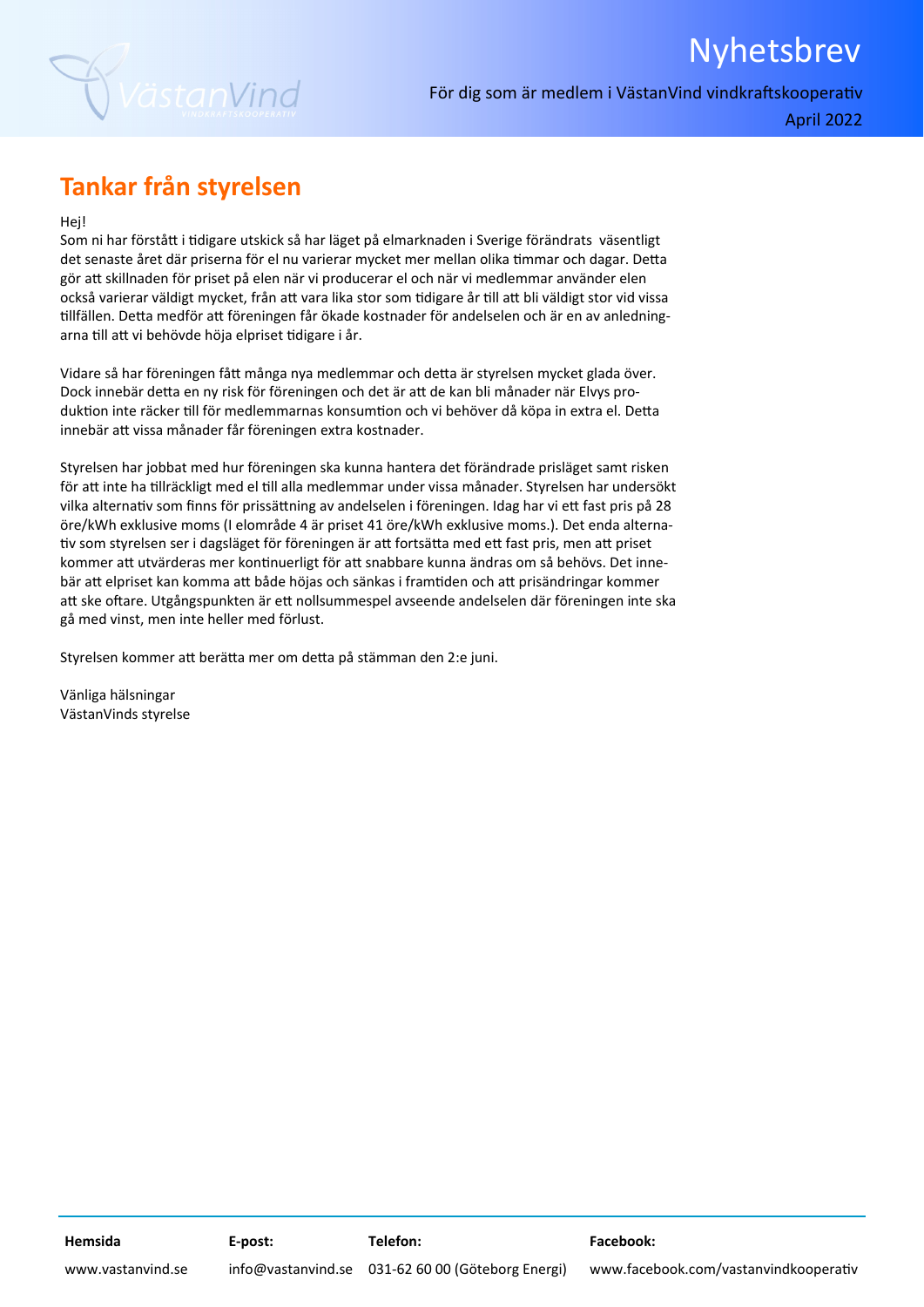



För dig som är medlem i VästanVind vindkraftskooperativ April 2022

### **Economic research and FCG: Wind power plants do not affect residenƟal property prices**

The first study of its kind in Finland shows that wind farms have have no effect on residential property prices. Municipalities in which wind power was built between 2012 and 2021 were selected for the study commissioned by the Finnish Wind Power Association and carried out by the Finnish Consulting Group (FCG) and Taloustutkimus (independent full service market research company).

Wind power projects bring vitality and income to municipalities. In addition, the clean electricity produced in the municipality creates an environmentally friend‐ ly image of the area. Wind power projects are chan‐ ging the landscape, so building power plants also ma‐ kes residents ponder.

"The feeling of insecurity is understandable because for many, a home is the largest single investment of their lives. We want to maintain the value of the apartment and the house. There has been no research to date on the impact of wind power on property pri‐ ces in Finland. For this reason, we wanted to find out whether wind power projects in Finland have affected the prices of residential properties", says Anni Mikkonen, CEO of the Finnish Wind Power Association.

Haapajärvi, Jokioinen, Kalajoki, Karvia, Närpiö, Perho, Raahe and Simo were selected as the research com‐ munities. The research question was how the prices of residential properties have changed as a result of the wind farms built in the area. The survey sample was 1 134 residential real estate transactions, the data came from the register of the National Land Survey of Finland. The dates of the residential real estate transactions were compared with the dates of the introduction of wind power.

The study took into account the general price deve‐

lopment of residential properties in Finland. From 2010 to 2020, the prices of old single‐family homes have fallen by more than five per cent on average. Only in cities with more than 100 000 inhabitants, the prices of old single‐family homes have risen in the 2010's. Because house prices have changed during the period under review, as a result of changes in the reg‐ ional housing market, the price data for the residential real estate in the survey data was made real with the help of Statistics Finland's old house price indices.

In general, the prices of residential properties are determined by, among other things, the age of the apart‐ ment, the plot, as well as the location and other characteristics. The prices of residential properties clearly varied between the municipalities in question and especially within the same municipality. The study considered zoned and other areas separately, as pro‐ perties typically cost more in a zoned area than outside it. Slightly less than half of the research material transactions were made in the town plan area and slightly more than half outside the town plan area.

The residential real estate transactions included in the study were disaggregated according to whether they were made before or after the introduction of wind power. The data also included information on how many years before or after the introduction of wind power the real estate transactions had been made. The additional wind power plants built in the existing wind power plants were not considered to affect the year of commissioning of the wind farms. The rationale was an estimate that the wind farms previously built by the wind farm had already likely affected pri‐ ces, if at all.

"Based on the statistical mathematical methods used in this study, a clear research result has been reached, which shows that the introduction of wind farms has not had a statistical effect on residential property prices", says Pasi Holm, Research Director of Economic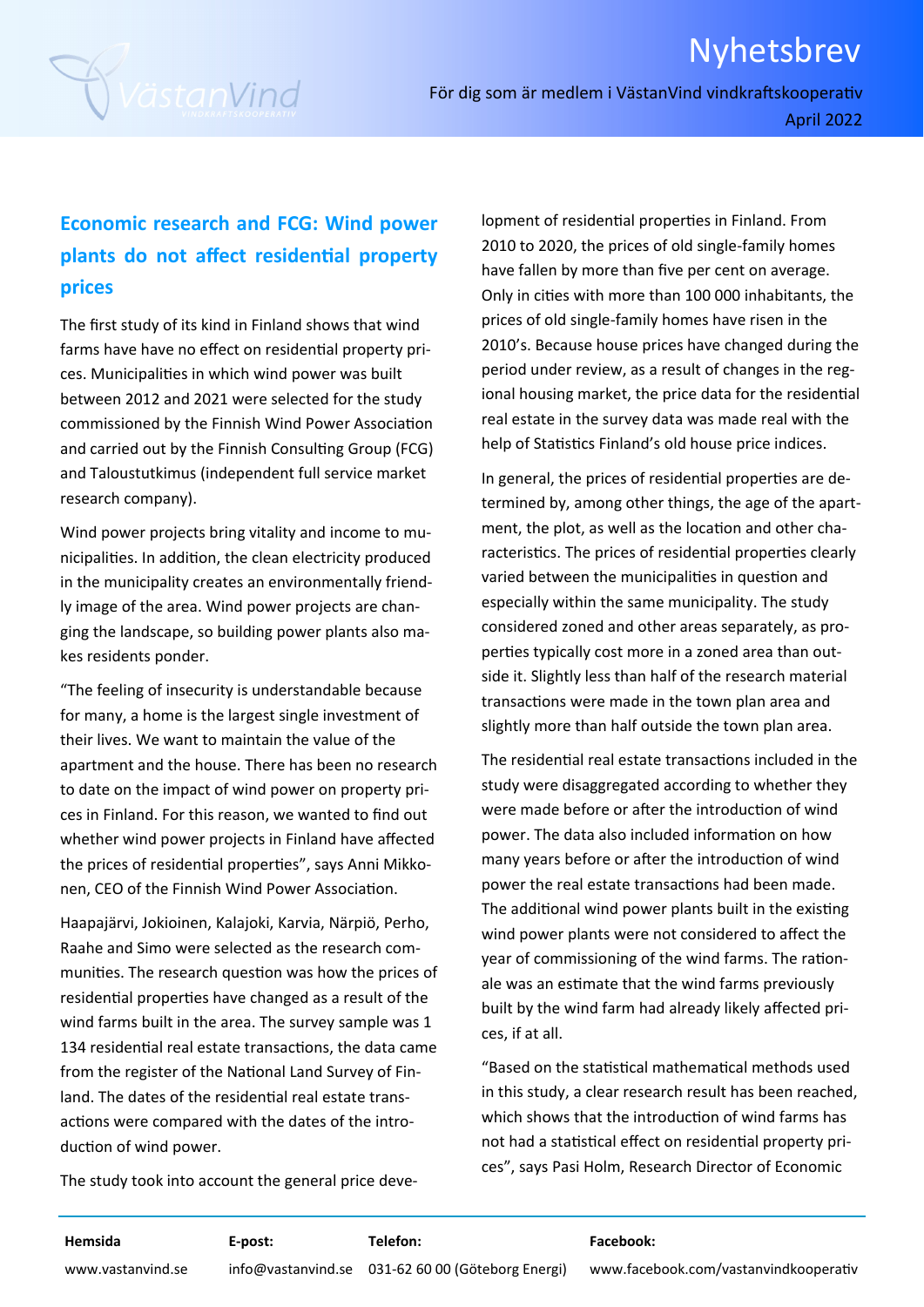# Nyhetsbrev



För dig som är medlem i VästanVind vindkraftskooperativ April 2022

#### Research.

"Finland refers to the Swedish case study of Westlund and Wilhelmsson (2021), which concluded that wind power would reduce the value of real estate. Swedish researchers used a hedonic pricing model in their ana‐ lysis, it tries to find out how people think that wind farms have affected property values. However, willing‐ ness to pay is a different matter from the realized real estate transaction prices.

Swedish research does not tell how wind farms have affected property prices, only how people feel that wind farms affect the values of their properties. The study published by Taloustutkimus and FCG has also estimated the distance of dwellings from services, taking into account the actual real estate transactions. In both Finland and Sweden, wind power plants are built quite far from municipal centers in areas where the value of land and housing is basically lower than near the municipal center", says Anni Mikkonen.

*Finnish Wind Power AssociaƟon, mars 2022* 

### **PoliƟken måste samlas för aƩ möta indu‐ strins elbehov**

I en ny enkätstudie svarar svenska industrier enhälligt att de vill att politiken samlas för att undanröja hinder för utbyggd elproduktion.

Uppmaningen behöver hörsammas av politiker på alla nivåer: lokalt, regionalt och nationellt.

Industrins gröna omställning är en historisk möjlighet aƩ utveckla samhället och välfärden. Om satsningar på bland annat tillverkning av grön vätgas, fossilfritt stål och batterier lyckas fullt ut, minskar de klimatutsläppen stort samtidigt som de ger lokal tillväxt av jobb och skatteintäkter.

Men för aƩ klara omställningen krävs det mycket el på kort Ɵd. Sveriges elbehov väntas vara dubbelt så stort redan inom 20 år. Och hindren för elektrifieringen är

dessvärre många. Tillståndsprocesserna är långa sam‐ tidigt som ny fakta visar att hela 8 av 10 vindkraftverk får nej av det kommunala vetot. Det här äventyrar industrins tillväxt och klimatomställning.

Svensk poliƟk måste samlas för aƩ undanröja de hin‐ der som finns för ny elproduktion. Det anser alla 21 industribolag som deltagit i en enkät från Svensk Vin‐ denergi. Bland de svarande bolagen återfinns bland annat BillerudKorsnäs, Holmen, Hitachi, Rottneros, Northvolt, Preem och Volvo. 10 av företagen anger att deras behov av el redan har börjat öka, medan 6 av företagen uppger aƩ behovet ökar inom fem år eller mindre. En klar majoritet anser att utbyggd vindkraft bidrar till industriell konkurrenskraft, arbetstillfällen och regional utveckling.

Uppmaningen om en poliƟsk samling kring elförsörj‐ ningen måste nu hörsammas. Målet bör vara aƩ hal‐ vera ledtiderna för utbyggnaden av både elproduktion och elnät. Lösningarna finns där och det finns ut‐ rymme för flera kraftslag att vara med och möta det snabbt växande elbehovet. Låt oss nu agera snabbt för att säkra ett klimatsmart och konkurrenskraftigt Sverige.

*DebaƩarƟkel Svensk Vindenergi Norrköpings Tidningar, 19 april 2022* 

#### $S$ å kan **försvarsmakt** och vind-kraft sam**verka**

Motsättningarna mellan vindkraft och försvar får ökad aktualitet nu när Sverige både ska öka utbyggnaden av förnybar el och samƟdigt höja Försvarsmaktens för‐ måga. Eftersom vindkraft och försvarsverksamhet ofta vill vara på samma ställen, företrädesvis långt från människor och bebyggelse, krockar verksamheterna.

– Försvarsmakten framhåller att vindkraftverk stör verksamheten och utrustning som radar, kommuni‐ kaƟon och sensorer, vilket minskar förmågan för För‐ svarsmakten att utföra sitt uppdrag, berättar Anders Odell, projektledare för arbetet med FOI:s rapport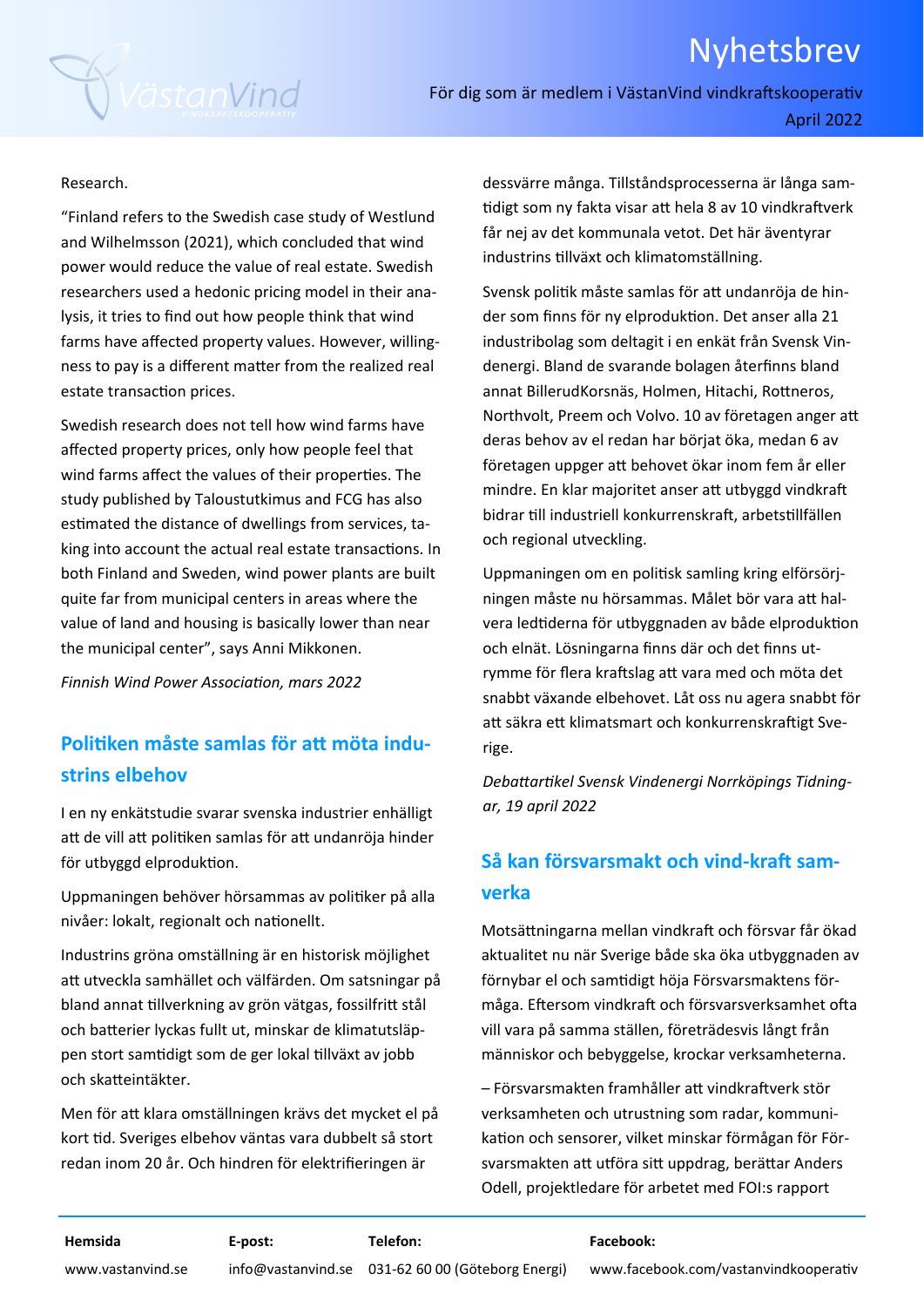# Nyhetsbrev



För dig som är medlem i VästanVind vindkraftskooperativ April 2022

Möjligheter Ɵll samexistens mellan Försvarsmaktens verksamhet och utbyggt vindkraft, som beställts av Försvarsmakten och Energimyndigheten.

Vindkraftsbranschen anser i sin tur att det är svårt att föra en dialog med Försvarsmakten.

‐ När Försvarsmakten säger nej Ɵll en etablering, vill vindkraftsbranschen prata om förändringar. Men den anser aƩ den inte når fram, säger Anders Odell.

Det här är knappast hållbart, med tanke på vind‐ kraftens viktiga roll på vägen mot ett klimatneutralt Sverige år 2045. Men enligt FOI‐studien finns utvägar. Men det kräver aƩ flera aktörer anstränger sig.

– Myndigheter behöver genomföra mer planering för var vindkraft kan lokaliseras, ett arbete där Försvarsmakten bör delta. Vindkraftbranschen önskar också att Försvarsmakten är tillgänglig i själva tillståndsprocessen och tillför resurser i form av tid och kompetens, säger Anders Odell.

Det är också enligt studien viktigt att mer noggrant mäta och simulera vilka problem som vindkraftverken faktiskt skapar för Försvarsmakten, det är inte alldeles klart i dag. Den berättar också om en del tekniska lösningar som skulle kunna minska friktionen, bland annat nya former av spaningsradar, radiolänkar och sen‐ sorer. Behovsstyrd hinderbelysning är ytterligare ett område där parterna måste närma sig varandra.

‐ I Sverige krävs högintensiv hinderbelysning på bygg‐ nader över 150 meters höjd. Det kan störa människor och djur. Kommuner och vindkraftsbranschen vill ha behovsstyrd hinderbelysning, som bara lyser med full effekt när det finns en flygfarkost i närheten eller när sikten är dålig. Men hittills har inte Försvarsmakten gått med på detta på grund av att det kan innebära spridning av säkerhetskänslig information.

En komplikation att väga in är att om vindkraftsbranschen lyckas placera ut sina verk på ett sätt som accepteras av Försvarsmakten, kan andra intressen skadas eller tvingas kompromissa.

– Det finns många intressen som kan störas – som ren‐ näring, fiske eller friluftsliv, säger Anders Odell.

Studien har även tittat på hur länder som Finland, Danmark, Tyskland och Storbritannien löser detta dilemma.

– Vi ser två skillnader mot i Sverige. Dels verkar vind‐ kraftbranschen i de länderna kunna föra en öppnare dialog med sina försvarsmakter, dels finns en starkare statlig styrning över planeringen av markanvändning, säger Anders Odell.

FOI:s forskare vill gärna studera fler frågor inom detta område.

– En fråga vi vill ƟƩa på är hur tekniken kan utvecklas för att göra det möjligt med vindkraftverk där Försvarsmakten har verksamhet. En annan fråga är att studera vindkraft i ett större perspektiv, att se hela dess samhällsnytta bortom branschens vilja att bygga och en Försvarsmakt som störs. I det ingår också att se på Försvarsmaktens eget behov av el, säger Anders Odell.

*FOI, 22 april 2022* 

## **67 TWh havsbaserad vindkraft i tillståndsprocesser**

Totalt 67 terawattimmar (TWh) havsbaserad vindkraft befinner sig i tillståndsfasen, visar en sammanställning från Svensk Vindenergi. Projekt som nu prövas för tillstånd skulle kunna tas i drift redan om sex år – men då måste tillståndsprocesserna effektiviseras och samordnas.

– Marknaden visar stort intresse för aƩ bygga vind‐ kraft till havs, både nära land och längre ut, och det måste tas tillvara. Den havsbaserade vindkraften behövs för aƩ möta industrins snabbt växande behov av grön el till konkurrenskraftiga priser. Den bidrar därtill med mer lokal elproduktion vilket stärker beredskapen och ökar försörjningstryggheten. Nu är det upp till politiker och myndigheter att låta vindkraften till havs nå